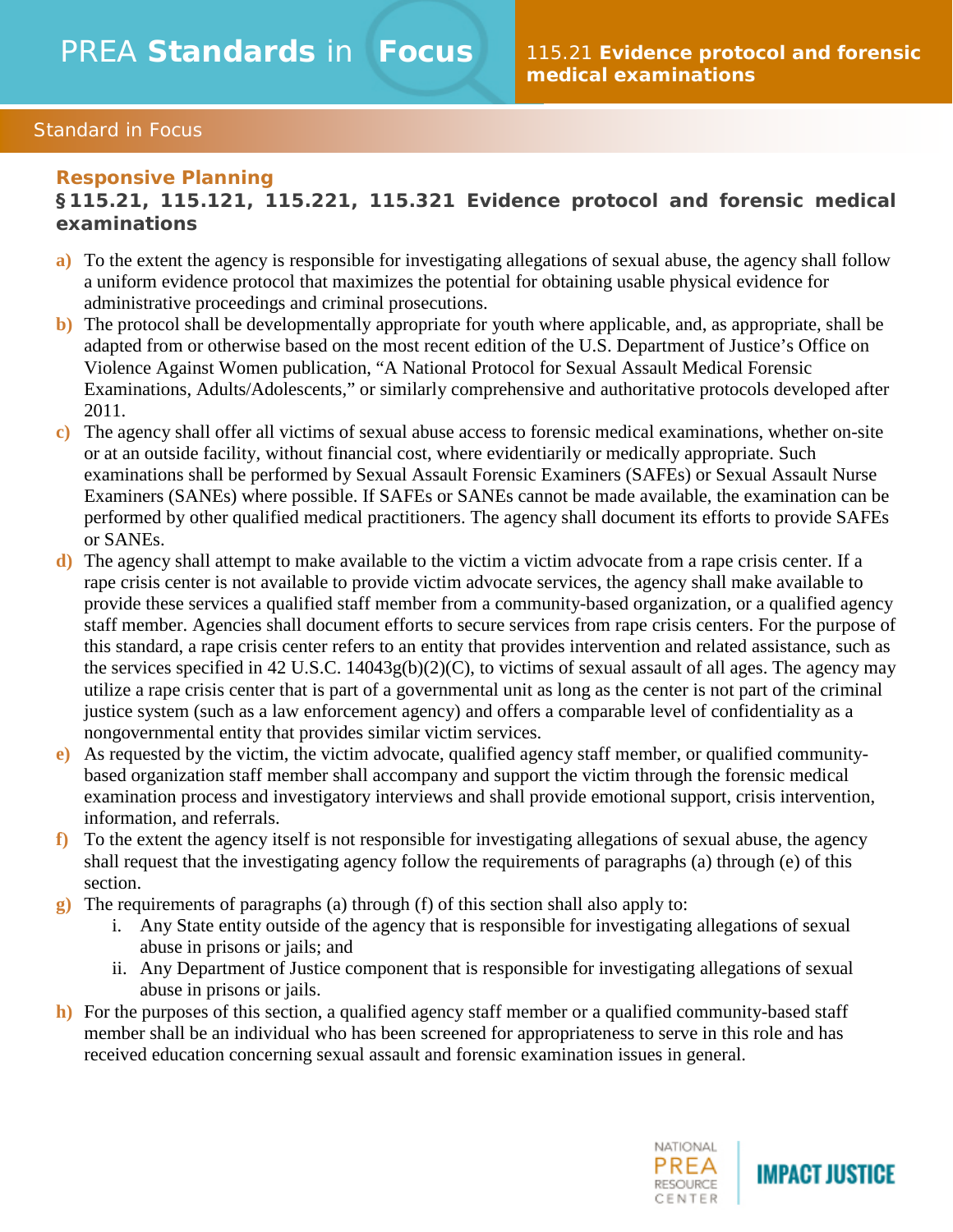#### Purpose

By tailoring community best practices in sexual assault response to a correctional setting, this standard ensures that agencies are responding to sexual abuse of inmates in a coordinated, victim-centered manner that minimizes trauma for the victim and maximizes the potential for holding the responsible party accountable.

#### Implementation

- $\triangleright$  Agencies that are responsible for conducting investigations are required to follow a uniform evidence protocol based on the most recent edition of the U.S. Department of Justice's Office on Violence Against Women (OVW) publication, "A National Protocol for Sexual Assault Medical Forensic Examinations, Adults/Adolescents" (national protocol), or similarly comprehensive and authoritative protocols developed after 2011. The national protocol, updated most recently in 2013, provides detailed guidelines for evidence preservation and collection for criminal justice and health care practitioners to follow in the immediate aftermath of a sexual assault. In 2013, OVW also published a guide for corrections administrators on how to adapt this protocol to correctional settings [\(OVW's 2013 guide\)](https://www.justice.gov/sites/default/files/ovw/legacy/2013/08/12/confinement-safe-protocol.pdf). (See the Resources section for information pertaining to this guide and links to all other cited resources.) The evidence protocol should be developmentally appropriate for youth where applicable. For those that have evidence protocols in place, reviewing the guide alongside existing protocols may be a useful exercise to check for completeness and/or surface areas that need improvement.
- $\triangleright$  As part of the evidence protocol, agencies must offer victims access to a sexual assault forensic medical examination free of charge, where evidentiarily or medically appropriate. The standard uses the language "evidentiarily or medically appropriate" to signal that agencies should offer a forensic medical exam in all cases of sexual abuse, and not just ones involving completed penetration. For example, a case where an inmate is digitally penetrated may still require an exam. Recognizing the specialized training and expertise of Sexual Assault Forensic Examiners (SAFEs) and Sexual Assault Nurse Examiners (SANEs), the standard requires exams to be performed by these practitioners whenever possible. If SAFEs or SANEs are not available in the geographical area where the facility is located, other qualified medical practitioners may perform the exams. However, the standard requires agencies to document their efforts to provide SAFEs or SANEs. Agencies may find it helpful to consult the ["Find a SANE Program"](http://www.forensicnurses.org/?page=A5) page on the website of the International Association of Forensic Nurses to locate a local program (See Resources section).
- Reflecting best practices in the community for victim-centered care and response, agencies must offer victims access to an advocate for support during the examination process and any investigatory interviews. In areas served by rape crisis centers, rape crisis counselors provide hospital-based advocacy and other supportive services to victims sexually assaulted in the community. Accordingly, the standard requires agencies to make attempts to engage rape crisis centers via a formal agreement to provide their services to victims of sexual abuse in confinement. If they are unable to broker an agreement with a rape crisis center or if no center is available to provide services to facilities in certain locations, they may arrange for another community-based organization or a qualified agency staff member to provide victims with emotional support, crisis intervention, information, and referrals. Importantly, under the standard, "a qualified agency staff member" or a "qualified community-based staff member" is someone who has been screened for appropriateness for this role and has received education concerning sexual assault and forensic examination issues in general.

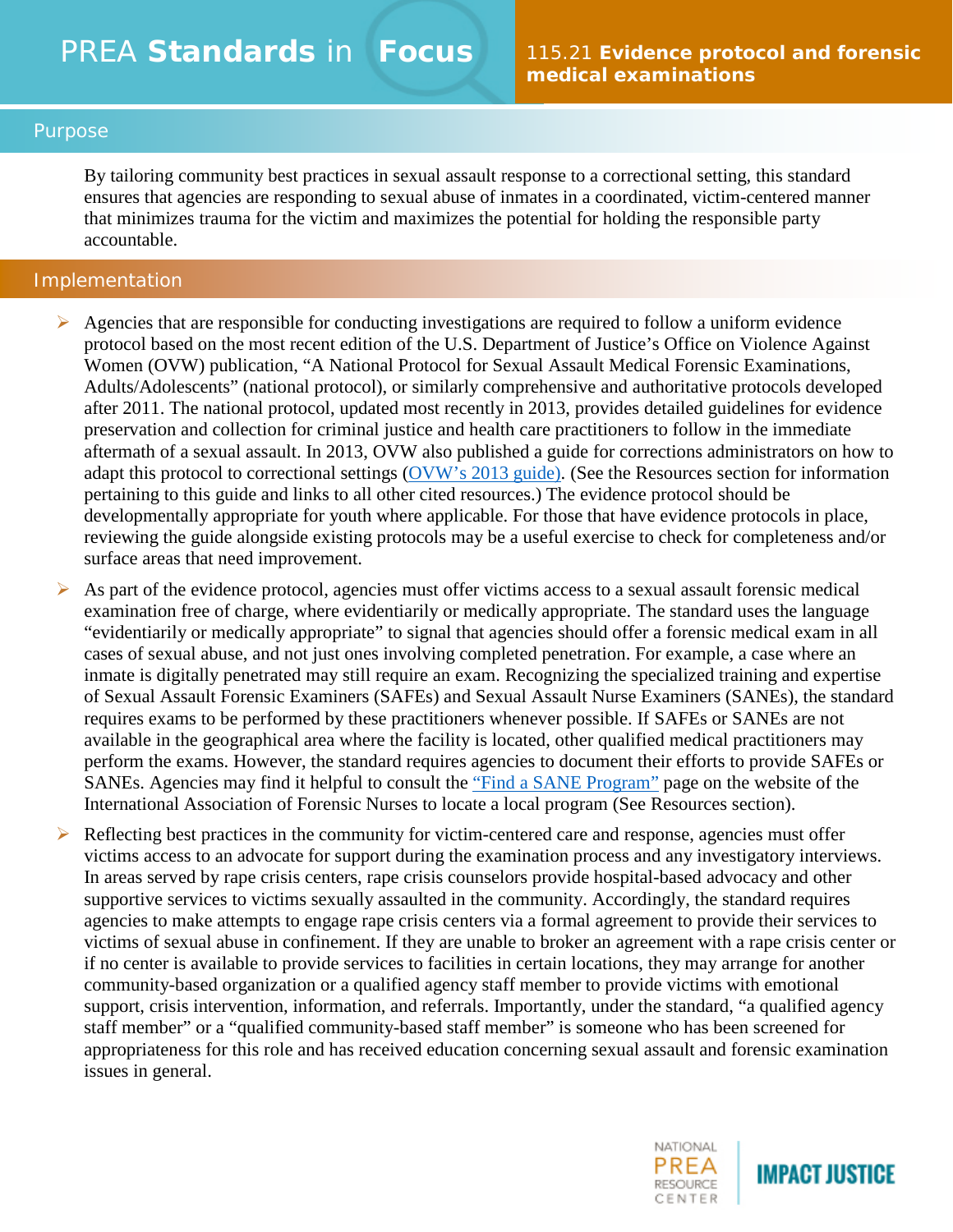# PREA **Standards** in **Focus**

## Implementation Cont'd

- $\triangleright$  For agencies that are not sure how to locate rape crisis centers in their areas, several helpful resources exist:
	- The National Sexual Assault Resource Center maintains a [directory](http://www.nsvrc.org/organizations/state-and-territory-coalitions) of state and territory sexual assault coalitions. The coalitions should be able to provide information about rape crisis centers in that state or territory.
	- Another resource to identify victim advocacy programs is Just Detention International's *[Resource Guide for Survivors of Sexual Abuse Behind Bars](https://justdetention.org/service/)*.
	- The National Sexual Assault Hotline at 1-800-656-HOPE (4673) can also connect callers with a rape crisis center in their area.
	- Finally, local phone directories and Internet searches may list contact information for area rape crisis centers.
- $\triangleright$  For agencies that do not play any role in administrative or criminal investigations into allegations of sexual abuse, they must request that investigative agencies, including State or Department of Justice entities, follow the requirements in this standard and document this request.

## **Challenges**

- $\triangleright$  Identifying SANE or SAFE programs that are willing and prepared to perform exams for victims from correctional facilities. Not all areas have SAFE and SANE programs, and even in areas that do, providers may be reluctant to serve victims from correctional facilities because of concerns about safety and security at the examination site. They may also have reservations about traveling to facilities to perform exams for similar reasons or because of costs associated with travel. If agencies identify qualified providers but encounter this reluctance, they should probe for the underlying reasons for the reluctance and work with the providers to devise safety and security precautions that may ease concerns about serving victims from correctional facilities.
- $\triangleright$  Similarly, identifying rape crisis centers willing to serve victims from correctional facilities may be challenging. In some cases, rape crisis centers may operate on very limited budgets and may lack capacity to expand service provision to incarcerated people. In others, advocates from rape crisis centers may need some training or assistance with gaining comfort with working with incarcerated victims. Facility tours, training from corrections staff, and clear roles and procedures outlined in a memorandum of understanding may help them overcome that discomfort.
- If an agency is unable to identify a rape crisis center willing and able to serve its population, they may find it difficult and time-consuming to identify an appropriate alternative community service provider or qualified agency staff member. The PREA Notice of Final Rule suggests contacting the state sexual assault coalition because they may provide the 40-hour advocate training to a qualified staff member at a reasonable cost. Alternatively, the agency may use free curricula on the PRC website to train agency staff members (e.g., "Victim Services and PREA: A Trauma-Informed Approach").



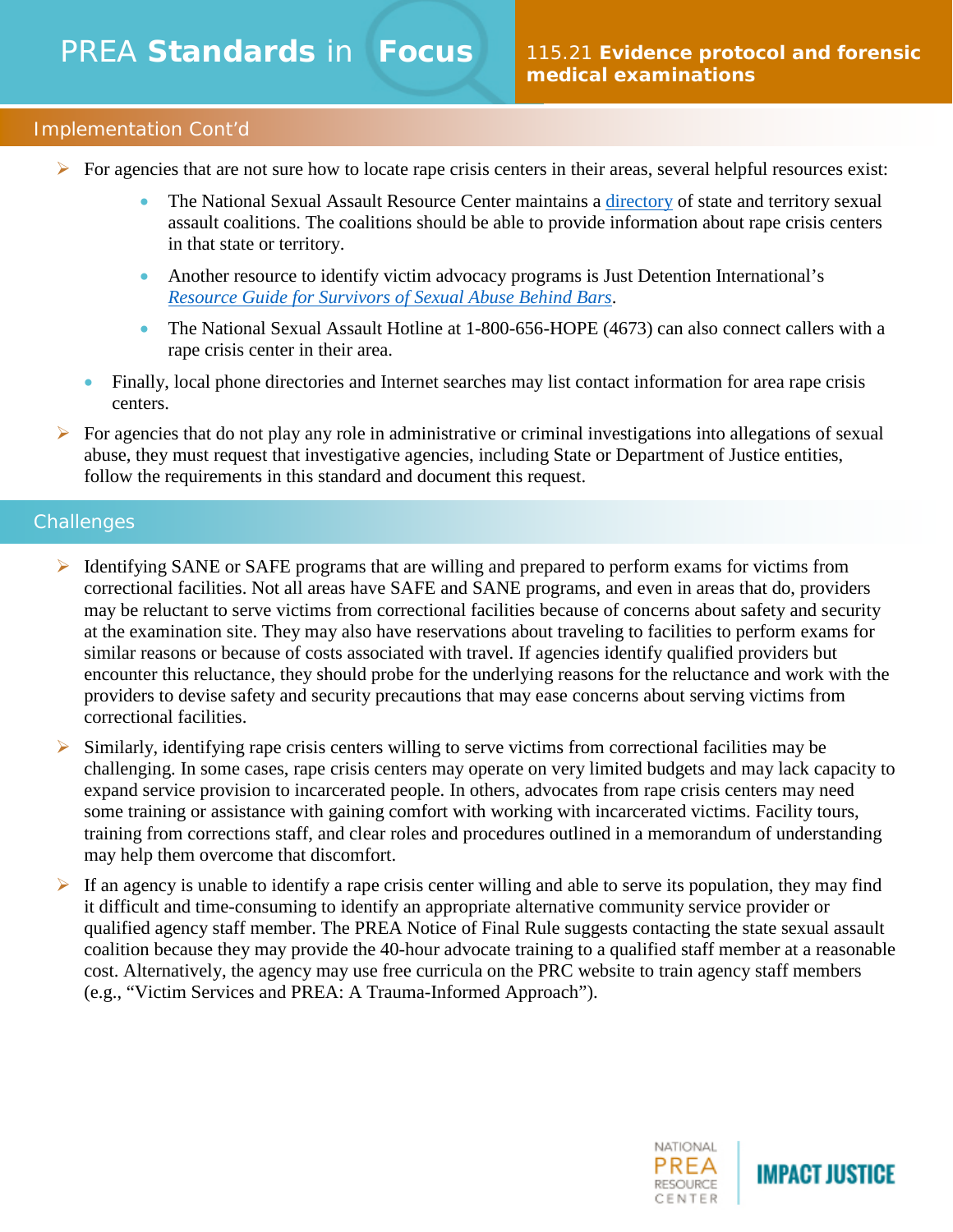### Best Practices

[OVW's 2013 guide](https://www.justice.gov/sites/default/files/ovw/legacy/2013/08/12/confinement-safe-protocol.pdf) for corrections administrators on how to adapt the national protocol to correctional settings provides detailed guidance on how to tailor community best practices regarding victim-centered care and coordinated response to sexual abuse in confinement. It offers many practical recommendations on topics such as:

- How to plan for and develop an immediate response protocol for incidents of sexual abuse in confinement;
- What training core responders (medical and mental health staff, investigators, victim advocates) need to be able to fulfill their responsibilities when a report of sexual abuse is made;
- How to locate victim advocates;
- How to orient advocates to the correctional environment and discuss topics like confidentiality and security;
- How to work with advocates to determine the range of supportive services they will be able to provide and how they will provide them (e.g., by phone, at the hospital, and/or at the facility);
- Considerations for developing a memorandum of understanding with advocacy programs;
- How to locate SANE or SAFE programs and facilitate exam site readiness for serving incarcerated victims, to include negotiating operational security procedures when/if a victim is transported to a hospital for an exam;
- The importance of using independent forensic examiners;
- Understanding that a forensic exam addresses the full spectrum of sexual abuse, not only attempted and/or completed sexual penetration; and
- Information that victims should receive following an incident of sexual abuse.

Additionally, the National Institute of Justice published a best practices guide for sexual assault kits in 2017, which agencies may find helpful to consult. (See Resources section.)

#### Audit Issues

- $\triangleright$  Auditors will review any memoranda of understanding with rape crisis centers or other community-based victim advocates or documentation demonstrating efforts to secure services from community-based advocates. Similarly, they will review documentation related to access to forensic exams, which may include reviewing an agreement with a hospital that has a SAFE or SANE program or other documentation showing attempts to identify and engage a SAFE or SANE program. If no SAFE or SANE program exists in the area or if the facility has been unsuccessful in engaging the local program, the auditor will review the alternative plan that the facility has devised for ensuring access to forensic exams.
- Auditors will review the number of medical exams conducted, the number performed by SANE/SAFE professionals, and the number performed by qualified medical practitioners in the past 12 months.
- Auditors will also review the agency's evidence protocol and ensure that it adheres to the principles of coordination and victim-centered care, is developmentally appropriate for youth when relevant, details clear roles and responsibilities for immediate response to sexual abuse and describes procedures for engaging supportive services and obtaining forensic medical exams for victims, where evidentiarily or medically appropriate. Auditors will also interview random staff to ascertain if they know their first response duties and specialized staff, including investigators, to ensure that they understand and can explain their roles and responsibilities regarding preserving evidence and treating victims. (Responses to these interview questions may also support findings for standards 115.31, 115.34, and 115.35.)



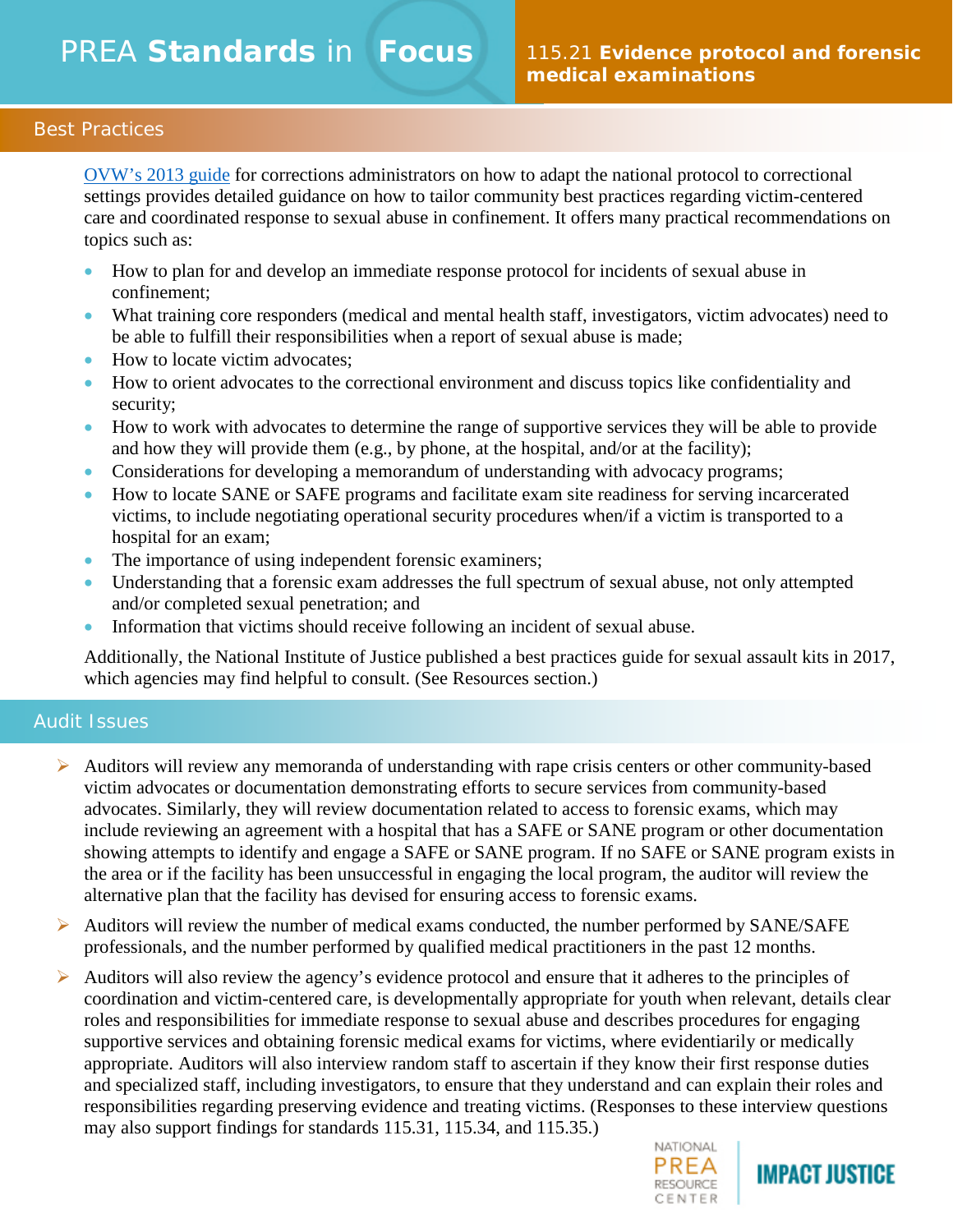# PREA **Standards** in **Focus**

## Audit Issues Cont'd

Regarding the terms "evidentiarily or medically appropriate," investigators, the PREA compliance manager, and/or the facility head or a designee should be able to explain how decisions are made regarding access to forensic exams. Auditors will probe for responses that indicate knowledge of the specific jurisdiction's accepted timeframe for evidence collection and consideration of the victim's health needs and concerns.

In interviews with inmates who have reported sexual abuse, the auditors will ask questions to learn whether they had access to supportive services and, where appropriate, access to a forensic exam. They will also inquire about what information the inmate received following a report.

## Standard Variations

In addition to **Prisons and Jails**, the requirements in §115.21 apply to **Community Confinement Facilities**  (§115.221), and **Juvenile Facilities** (§115.321).

They also apply to **Lockups** (§115.121) with one difference:

 $\triangleright$  Lockups are not required to provide victims with access to a victim advocate. Instead, §115.121(d) states that if a victim is transported to an outside hospital for a forensic medical examination and that hospital offers victim advocacy services, the detainee shall be permitted to use those services to the extent available, consistent with security needs.

**Note**:. The variations are discussed in summary fashion below and the reader should consult the full text of the specific set of standards to ensure complete understanding of the differences.

#### Resources

 **Frequently Asked Questions (FAQs) on the PREA Resource Center (PRC) Website:**  <https://www.prearesourcecenter.org/frequently-asked-questions>

The Department of Justice has issued extensive guidance regarding evidence protocol and forensic medical examinations. Visit the PRC FAQ page and search for guidance under the standard 115.21 for the many related FAQ responses provided by DOJ. The FAQs to date are as follows:

- **February 19, 2015.** *In regard to standards 115.21, 115.22, 115.34, and 115.71, what is required of agencies being audited, auditors, and external entities that conduct investigations of sexual abuse and harassment, and how will these obligations be audited?* https://www.prearesourcecenter.org/node/3230
- **April 23, 2014.** *Can an auditor find a federal Bureau of Prisons, state, county, or other local or private facility compliant with the PREA standards if an entity external to the confining agency, which conducts criminal investigations of sexual abuse in the facility being audited, is not compliant with the external investigative entity's obligations under standards 115.21, 115.22, 115.34, and 115.71?* https://www.prearesourcecenter.org/node/3229

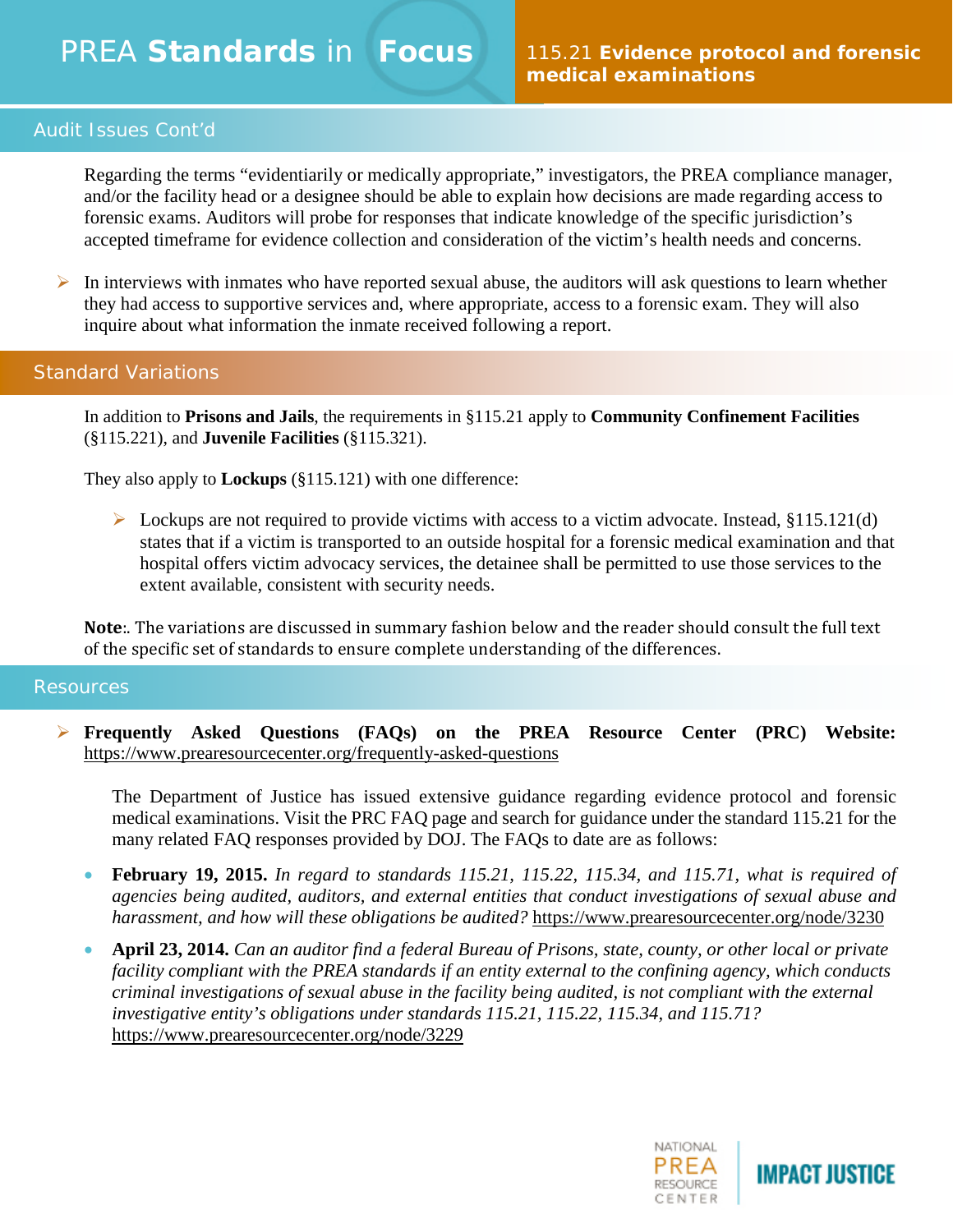## Resources Cont'd

- **Resources On the PREA Resource Center Website:**
- **PREA Essentials on the National PREA Resource Center Webpage**  https://www.prearesourcecenter.org/training-technical-assistance/prea-essentials
- **Archived PREA in Action Webinars and Case Study on the PRC website: Partnerships Between Correctional Agencies and Community-Based Service Providers** https://www.prearesourcecenter.org/training-technical-assistance/prea-in-action/partnerships
	- **November 13, 2013.** *[Developing Partnerships with Community-Based Service Providers –](https://www.prearesourcecenter.org/training-and-technical-assistance/webinars/1868/developing-partnerships-community-based-service) Part I.*
	- **December 4, 2013.** *[Developing Partnerships with Community-Based Service Providers –](https://www.prearesourcecenter.org/training-and-technical-assistance/webinars/1869/developing-partnerships-community-based-service) Part II.*
- *Building Partnerships Between Rape Crisis Centers and Correctional Facilities to Implement the PREA Victim Services Standards***, U.S. Department of Justice, Office for Victims of Crime (2013).** [https://www.prearesourcecenter.org/file/1898/building-partnerships-between-rape-crisis-centers-and](https://www.prearesourcecenter.org/file/1898/building-partnerships-between-rape-crisis-centers-and-correctional-facilities-implement)[correctional-facilities-implement](https://www.prearesourcecenter.org/file/1898/building-partnerships-between-rape-crisis-centers-and-correctional-facilities-implement)
- **Examples of Memoranda of Understanding between community sexual assault advocates and correctional facilities, available on the PRC's website:** <https://www.prearesourcecenter.org/library/search?keys=MOU&cat=All>
- **For Kids' Sake: PREA and Victim Services in Youth Facilities, archived webinar (2013) on the PRC's website:**

[https://www.prearesourcecenter.org/training-and-technical-assistance/webinars/1609/kids-sake-prea-and](https://www.prearesourcecenter.org/training-and-technical-assistance/webinars/1609/kids-sake-prea-and-victim-services-youth-facilities)[victim-services-youth-facilities](https://www.prearesourcecenter.org/training-and-technical-assistance/webinars/1609/kids-sake-prea-and-victim-services-youth-facilities)

• **Making Connections: Linking Community Confinement and Sexual Assault Response Teams, archived webinar (2018) on the PRC's website:** [https://www.prearesourcecenter.org/training-and-technical-assistance/webinars/5531/making-connections-](https://www.prearesourcecenter.org/training-and-technical-assistance/webinars/5531/making-connections-linking-community-confinement)

[linking-community-confinement](https://www.prearesourcecenter.org/training-and-technical-assistance/webinars/5531/making-connections-linking-community-confinement)

- **Outside Resources:**
- *No One Left Behind: Building a Victim Services Program for Incarcerated Survivors of Sexual Abuse***, Just Detention International (2017).** <https://justdetention.org/wp-content/uploads/2017/10/jdi-nooneleftbehind-.pdf>
- *National Best Practices for Sexual Assault Kits: A Multidisciplinary Approach***, National Institute of Justice (2017).** https://www.ncjrs.gov/pdffiles1/nij/250384.pdf
- *A National Protocol for Sexual Assault Medical Forensic Examinations Adults/Adolescents***, Second Edition, U.S. Department of Justice, Office on Violence Against Women (April 2013).** <https://www.ncjrs.gov/pdffiles1/ovw/241903.pdf>